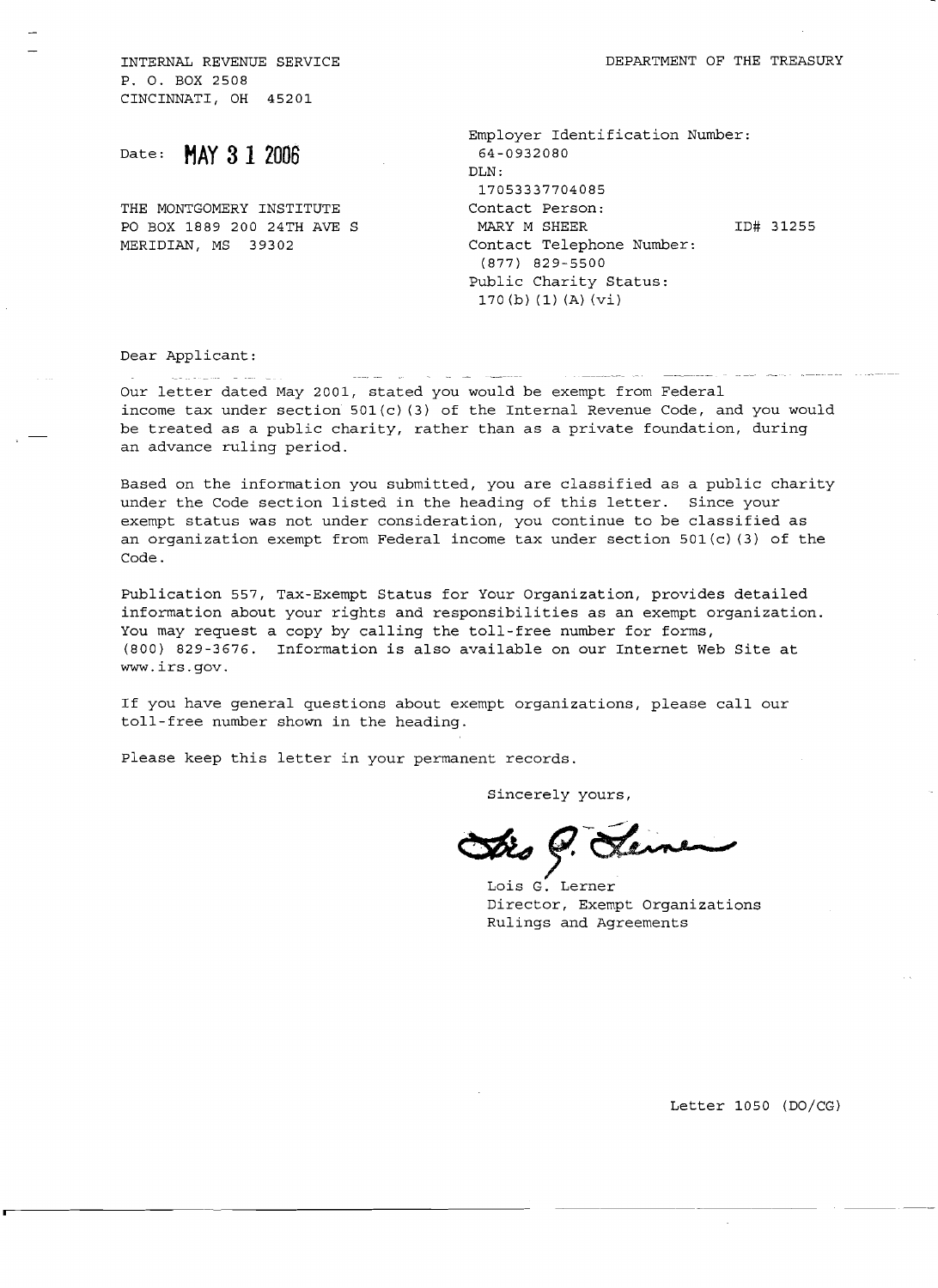P. O. BOX 2508 CINCINNATI, OH 45201

## Date: **MAY 29 2001**

THE MONTGOMERY INSTITUTE C/O WILLIAM S CRAWFORD 910 HIGHWAY 19 NORTH MERIDIAN, MS 39307

| Employer Identification Number:<br>64-0932080 |
|-----------------------------------------------|
| DIN:                                          |
| 17053339018030                                |
| Contact Person:                               |
| ID# 31457<br>KIMBERLY L KITCHENS              |
| Contact Telephone Number:                     |
| (877) 829-5500                                |
| Accounting Period Ending:                     |
| Auqust 31                                     |
| Foundation Status Classification:             |
| 509(a)(1)                                     |
| Advance Ruling Period Begins:                 |
| September 20, 2000                            |
| Advance Ruling Period Ends:                   |
| August 31, 2005                               |
| Addendum Applies:                             |
| N∩                                            |

Dear Applicant:

Based on information you supplied, and assuming your operations will be as stated in your application for recognition of exemption, we have determined you are exempt from federal income tax under section 501(a) of the Internal Revenue Code as an organization described in section 501(c) (3).

Because you are a newly created organization, we are not now making a final determination of your foundation status under section 509(a) of the Code. However, we have determined that you can reasonably expect to be a publicly supported organization described in sections 509(a) (1) and 170(b) (1) (A) (vi).

Accordingly, during an advance ruling period you will be treated as a publicly supported organization, and not as a private foundation. This advance ruling period begins and ends on the dates shown above.

Within 90 days after the end of your advance ruling period, you must send us the information needed to determine whether you have met the requirements of the applicable support test during the advance ruling period. If you establish that you have been a publicly supported organization, we will classify you as a section 509(a) (1) or 509(a) (2) organization as long as you continue to meet the requirements of the applicable support test. If you do not meet the public support requirements during the advance ruling period, we will classify you as a private foundation for future periods. Also, if we classify you as a private foundation, we will treat you as a private foundation from your beginning date for purposes of section 507(d) and 4940.

Grantors and contributors may rely on our determination that you are not a private foundation until 90 days after the end of your advance ruling period. If you send us the required information within the 90 days, grantors and contributors may continue to rely on the advance determination until we make

Letter 1045 (DO/CG)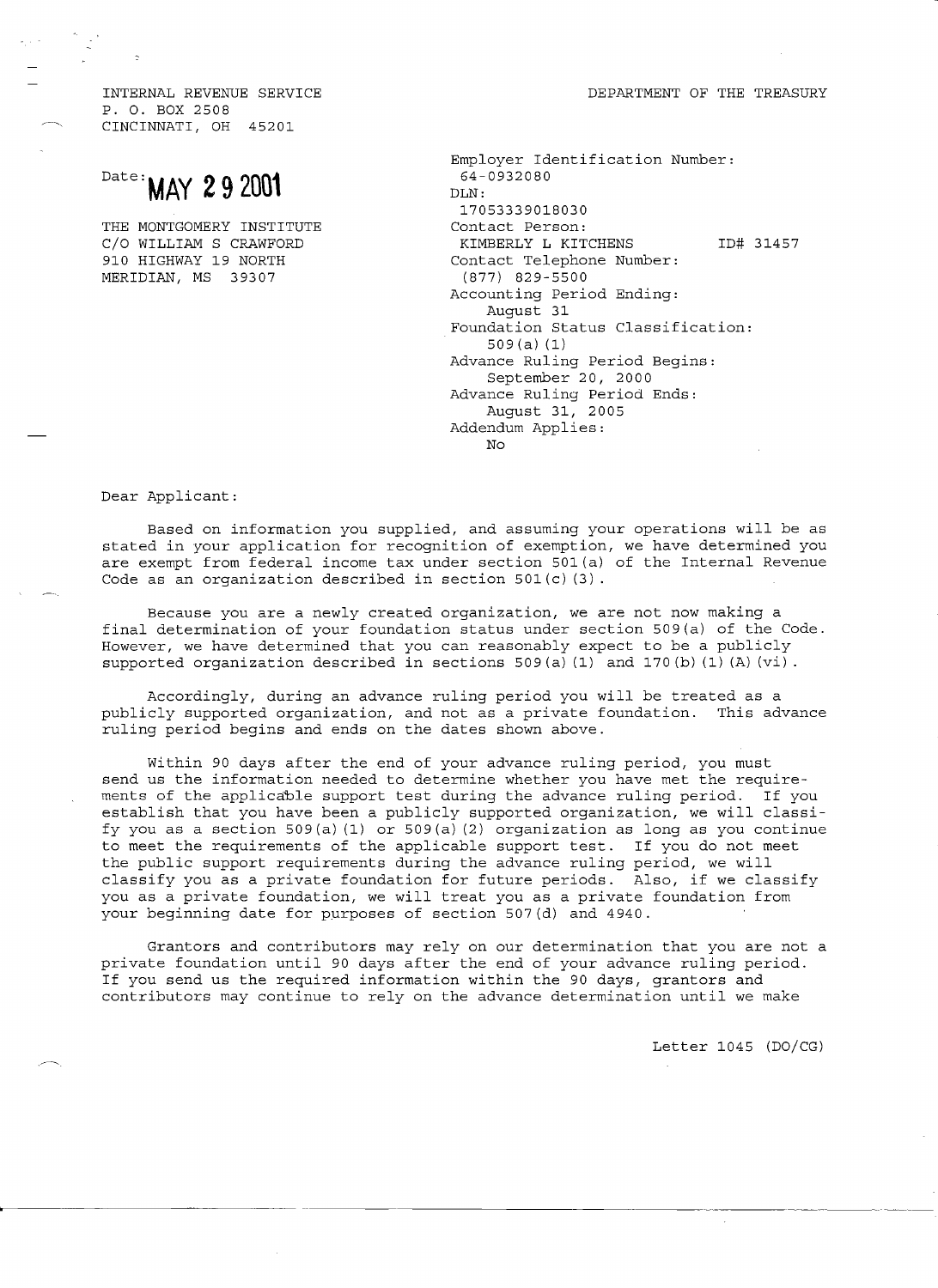## THE MONTGOMERY INSTITUTE

a final determination of your foundation status.

If we publish a notice in the Internal Revenue Bulletin stating that we will no longer treat you as a publicly supported organization, grantors and contributors may not rely on this determination after the date we publish the notice. In addition, if you lose your status as a publicly supported organization, and a grantor or contributor was responsible for, or was aware of, the act or failure to act, that resulted in your loss of such status, that person may not rely on this determination from the date of the act or failure to act. Also, if a grantor or contributor learned that we had given notice that you would be removed from classification as a publicly supported organization, then that person may not rely on this determination as of the date he or she acquired such knowledge.

If you change your sources of support, your purposes, character, or method of operation, please let us know so we can consider the effect of the change on your exempt status and foundation status. If you amend your organizational document or bylaws/ please send us a copy of the amended document or bylaws. Also, let us know all changes in your name or address.

As of January 1, 1984, you are liable for social security taxes under the Federal Insurance Contributions Act on amounts of \$100 or more you pay to each of your employees during a calendar year. You are not liable for the tax imposed under the Federal Unemployment Tax Act (FUTA).

Organizations that are not private foundations are not subject to the private foundation excise taxes under Chapter 42 of the Internal Revenue Code. However, you are not automatically exempt from other federal excise taxes. If you have any questions about excise, employment, or other federal taxes, please let us know.

Donors may deduct contributions to you as provided in section 170 of the Internal Revenue Code. Bequests, legacies, devises, transfers, or gifts to you or for your use are deductible for Federal estate and gift tax purposes if they meet the applicable provisions of sections 2055/ 2106/ and 2522 of the Code.

Donors may deduct contributions to you only to the extent that their contributions are gifts, with no consideration received. Ticket purchases and similar payments in conjunction with fundraising events may not necessarily qualify as deductible contributions/ depending on the circumstances. Revenue Ruling 67-246/ published in Cumulative Bulletin 1967-2, on page 104/ gives guidelines regarding when taxpayers may deduct payments for admission to, or other participation in, fundraising activities for charity.

You are not required to file Form 990, Return of Organization Exempt From Income Tax, if your gross receipts each year are normally \$25,000 or less. If you receive a Form 990 package in the mail, simply attach the label provided, check the box in the heading to indicate that your annual gross receipts are normally \$25,000 or less, and sign the return. Because you will be treated as a public charity for return filing purposes during your entire advance ruling period, you should file Form 990 for each year in your advance ruling period

Letter 1045 (DO/CG)

 $-2-$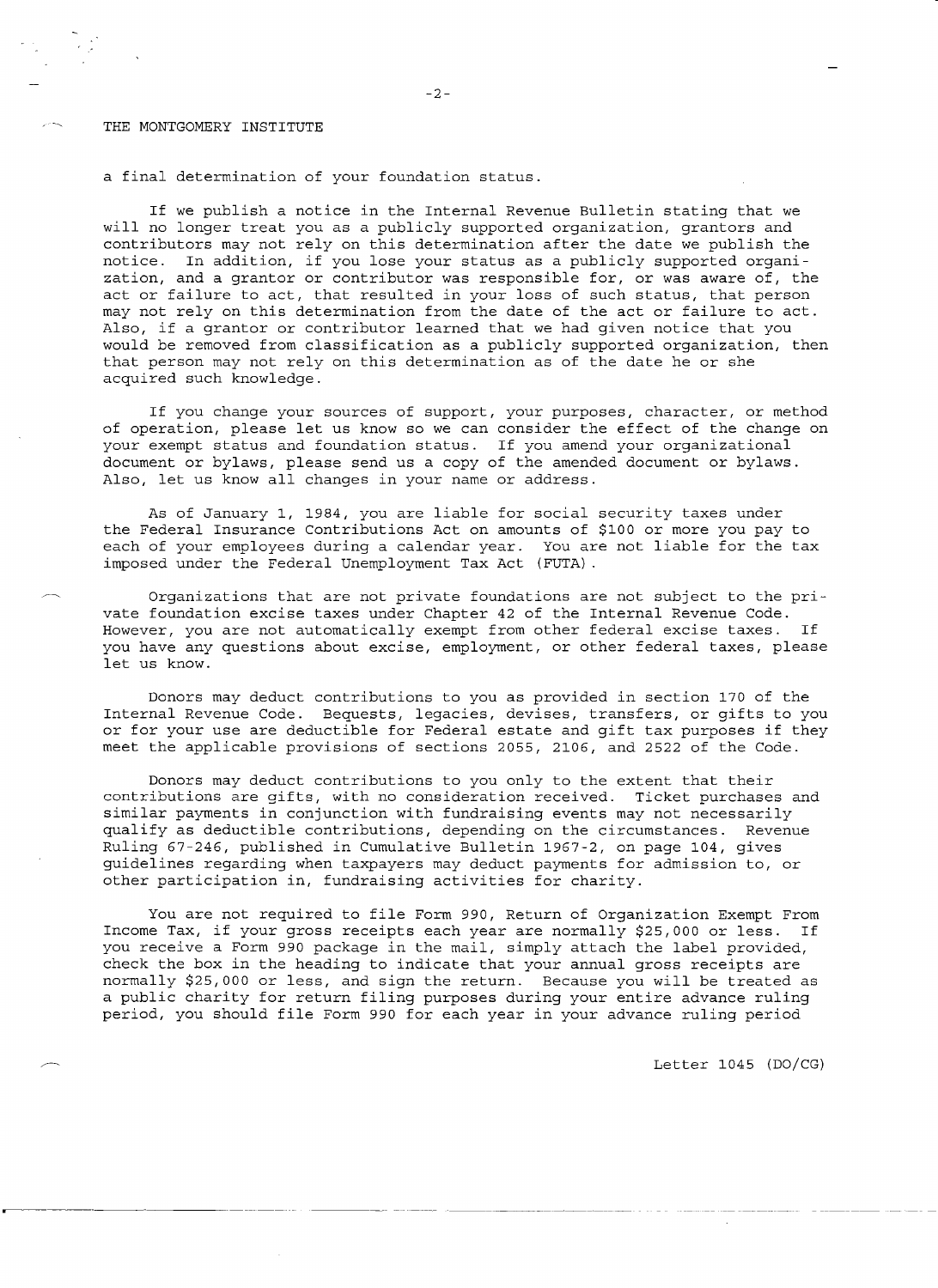## THE MONTGOMERY INSTITUTE

that you exceed the \$25,000 filing threshold even if your sources of support do not satisfy the public support test specified in the heading of this letter.

If a return is required, it must be filed by the 15th day of the fifth month after the end of your annual accounting period. A penalty of \$20 a day is charged when a return is filed late, unless there is reasonable cause for the delay. However, the maximum penalty charged cannot exceed \$10,000 or 5 percent of your gross receipts for the year, whichever is less. For organizations with gross receipts exceeding \$1,000,000 in any year, the penalty is \$100 per day per return, unless there is reasonable cause for the delay. The maximum penalty for an organization with gross receipts exceeding \$1,000,000 shall not exceed \$50,000. This penalty may also be charged if a return is not complete. So, please be sure your return is complete before you file it.

You are not required to file federal income tax returns unless you are subject to the tax on unrelated business income under section 511 of the Code. If you are subject to this tax, you must file an income tax return on Form 990-T, Exempt Organization Business Income Tax Return. In this letter we are not determining whether any of your present or proposed activities are unrelated trade or business as defined in section 513 of the Code.

You are required to make your annual information return, Form 990 or Form 990-EZ, available for public inspection for three years after the later of the due date of the return or the date the return is filed. You are also required to make available for public inspection your exemption application, any supporting documents, and your exemption letter. Copies of these documents are also required to be provided to any individual upon written or in person request without charge other than reasonable fees for copying and postage. You may fulfill this requirement by placing these documents on the Internet. Penalties may be imposed for failure to comply with these requirements. Additional information is available in Publication 557, Tax-Exempt Status for Your Organization, or you may call our toll free number shown above.

You need an employer identification number even if you have no employees. If an employer identification number was not entered on your application, we will assign a number to you and advise you of it. Please use that number on all returns you file and in all correspondence with the Internal Revenue Service.

If we said in the heading of this letter that an addendum applies, the addendum enclosed is an integral part of this letter.

Because this letter could help us resolve any questions about your exempt status and foundation status, you should keep it in your permanent records.

We have sent a copy of this letter to your representative as indicated in your power of attorney.

Letter 1045 (DO/CG)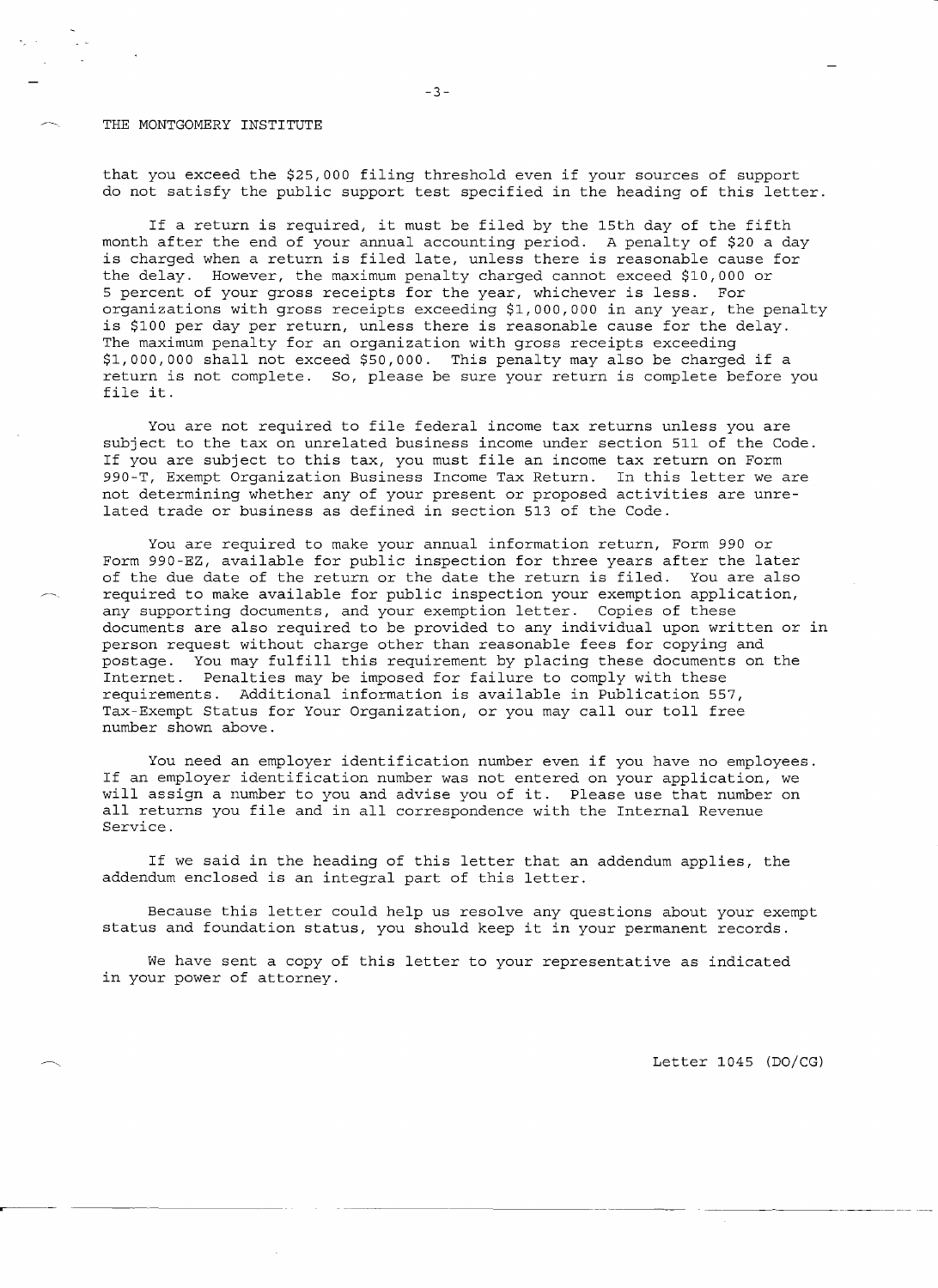THE MONTGOMERY INSTITUTE

**If** you have any questions, please contact the person whose name and telephone number are shown in the heading of this letter.

Sincerely yours,

Steven Miller

Steven T. Miller Director, Exempt Organizations

Enclosure(s) Form 872-C

Letter 1045 (DO/CG)

 $\sim$